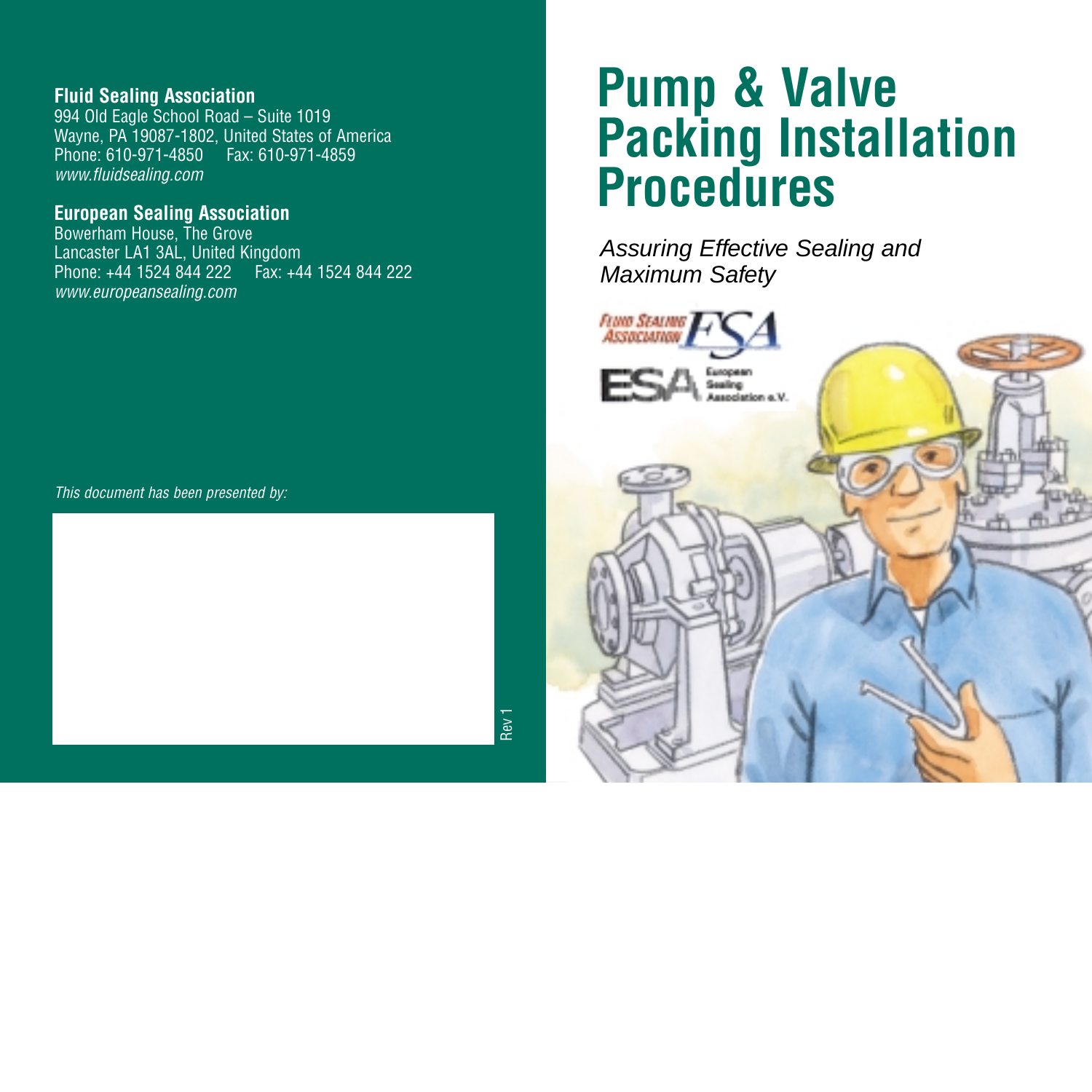## **A Guide to Effective Pump and/or Valve Packing Installation**

Effectively sealing a pump or valve is dependent upon the overall condition of the individual components. This pamphlet provides guidance to maintenance operators, engineers and fitters to ensure a successful packing installation. It is intended to complement other plant-approved installation procedures. Most of the guidelines are common to both pumps and valves; however, equipment-specific guidelines are noted as required.

**Important Note:** Before proceeding, make sure that the unit to be repacked has been properly isolated according to site or plant rules.

Copyright © 2003

No duplication without the written consent of the Fluid Sealing Association or European Sealing Association.

ISBN 1-892965-15-1

## **Tools Required**

Specific tools are required for removal of the old packing and installation of the new packing, as well as tensioning of the fasteners. In addition, always use standard safety equipment and follow good safety practices. Acquire the following equipment prior to installation:

- Calibrated packing ring cutter
- Calibrated torque wrench or spanner
- Flashlight
- Helmet
- Inside & outside calipers
- Lubricant for fasteners
- Mirror
- Packing extractor
- Packing knife
- Safety goggles
- Steel rule
- Tamping tool
- Vernier dial gauge
- Other plant-specified equipment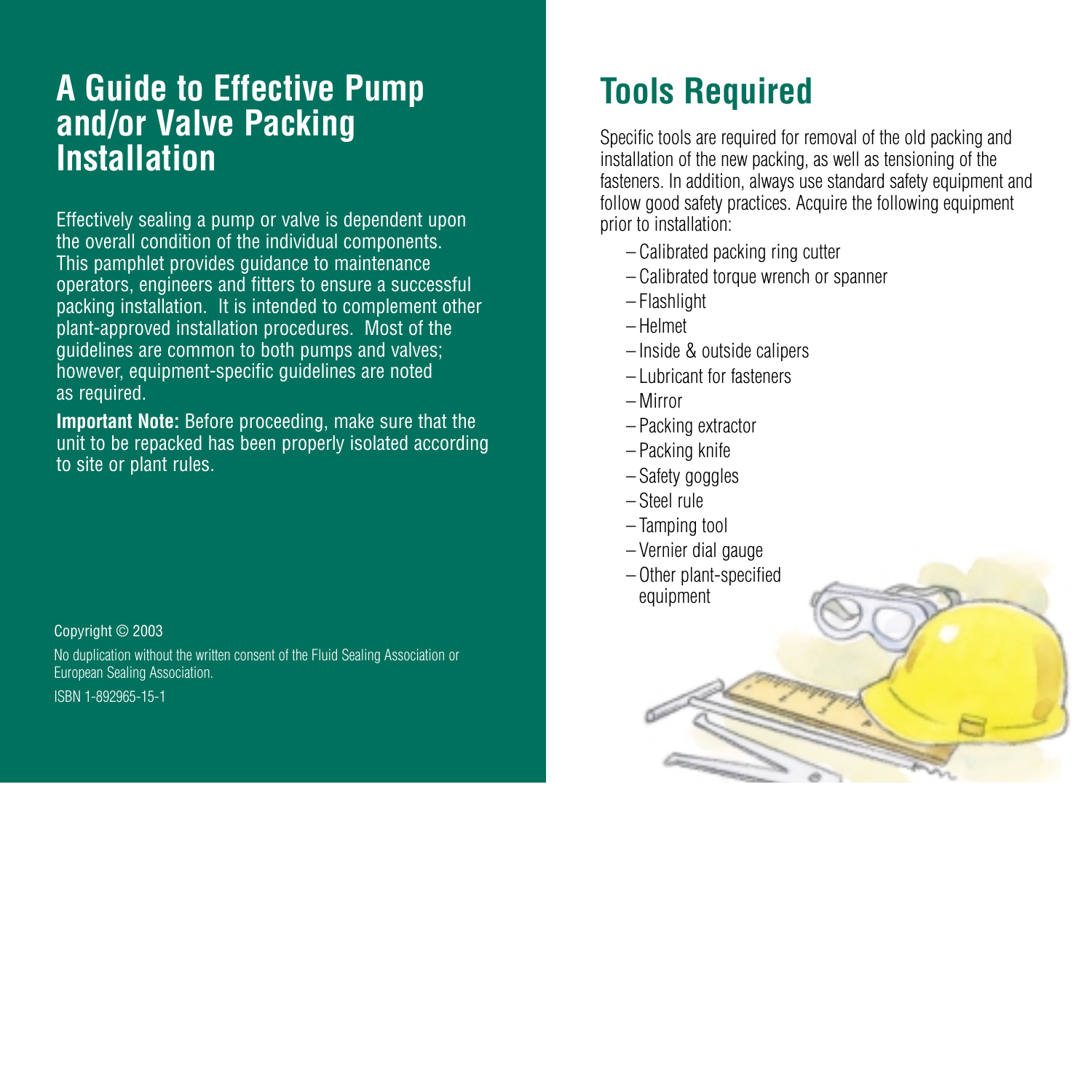## **Clean and examine**

- **Loosen gland follower nuts** slowly and lift follower to release any trapped pressure under packing set.
- *Remove all old packing* and thoroughly clean shaft/stem and stuffing box area following plant-specified procedures.
- *Examine the shaft/stem* for corrosion, nicks, scoring or excessive wear.
- *Examine other components* for burrs, cracks, or wear that could reduce packing life.
- *Check stuffing box* for excessive clearances and shaft/stem for eccentricity.
- *Replace any components found defective.* If in doubt, seek advice.
- **Inspect old packing** as part of failure analysis for clues to cause of premature packing failure.



depth, and, when using lantern rings, distance of port to bottom of stuffing box.

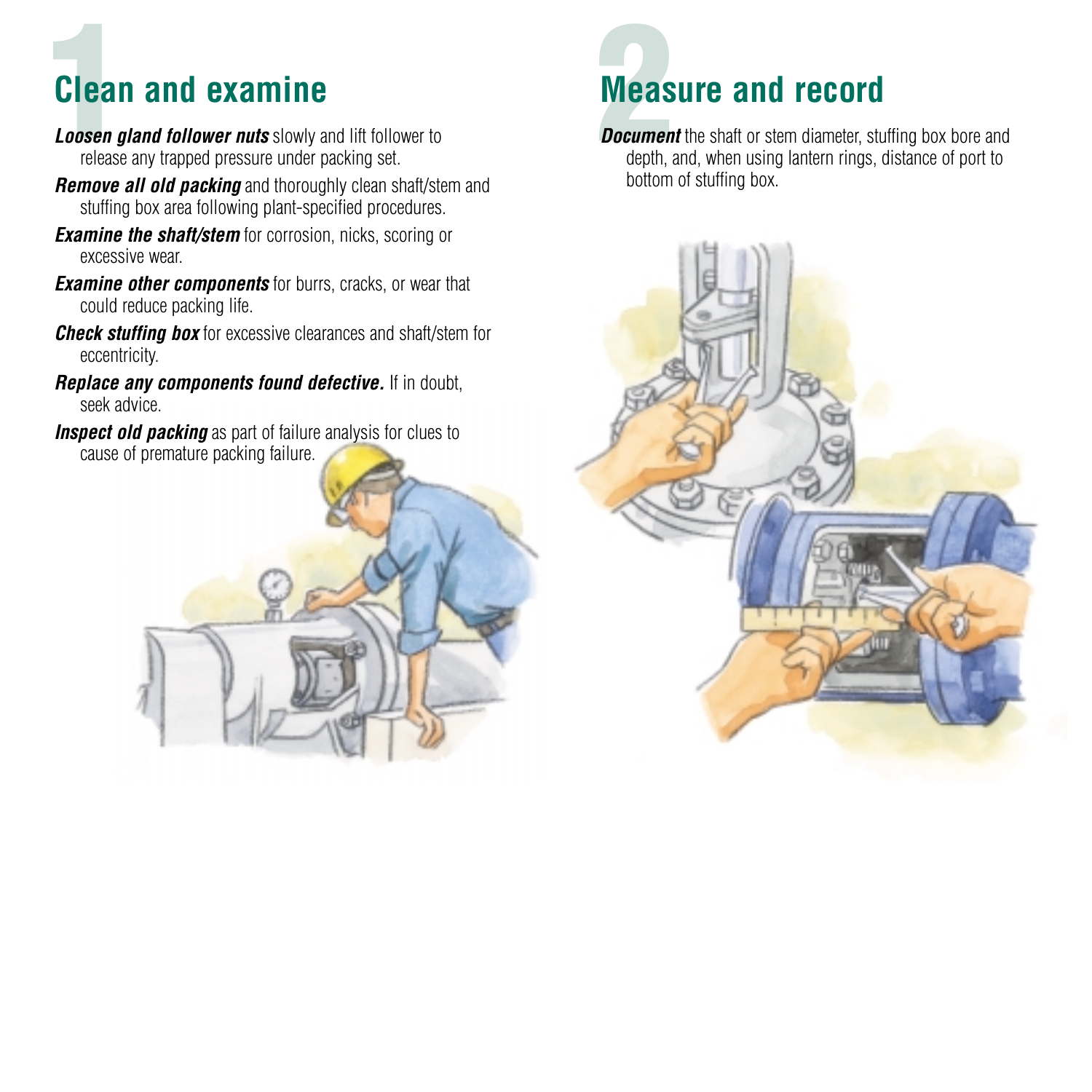# **3**<br> **3 Prepare rings**<br> **Assure packing** is as specified by packing manufacturer and/or *Braided* **Select packing**

**Assure packing** is as specified by packing manufacturer and/or plant engineering department to match service conditions.

*Calculate* packing cross section and number of rings needed from recorded measurements.

*Examine packing* to be sure it is free from defects.

*Refer to any special installation instructions* from packing manufacturer.

*Ensure cleanliness* of equipment and packing before proceeding.



- *Wind packing* around properly sized mandrel, or use calibrated packing ring cutter.
- *Cut packing cleanly*, either butt (square) or skive (diagonal), per instructions from packing manufacturer or plant engineering department.
- *Cut one ring* at a time, and, using shaft or stem, check for proper sizing.

## *Die formed/molded*

**Assure** that rings are sized precisely to shaft or stem.

*Cut rings,* when necessary for installation, according to instructions from packing manufacturer or plant engineering department.

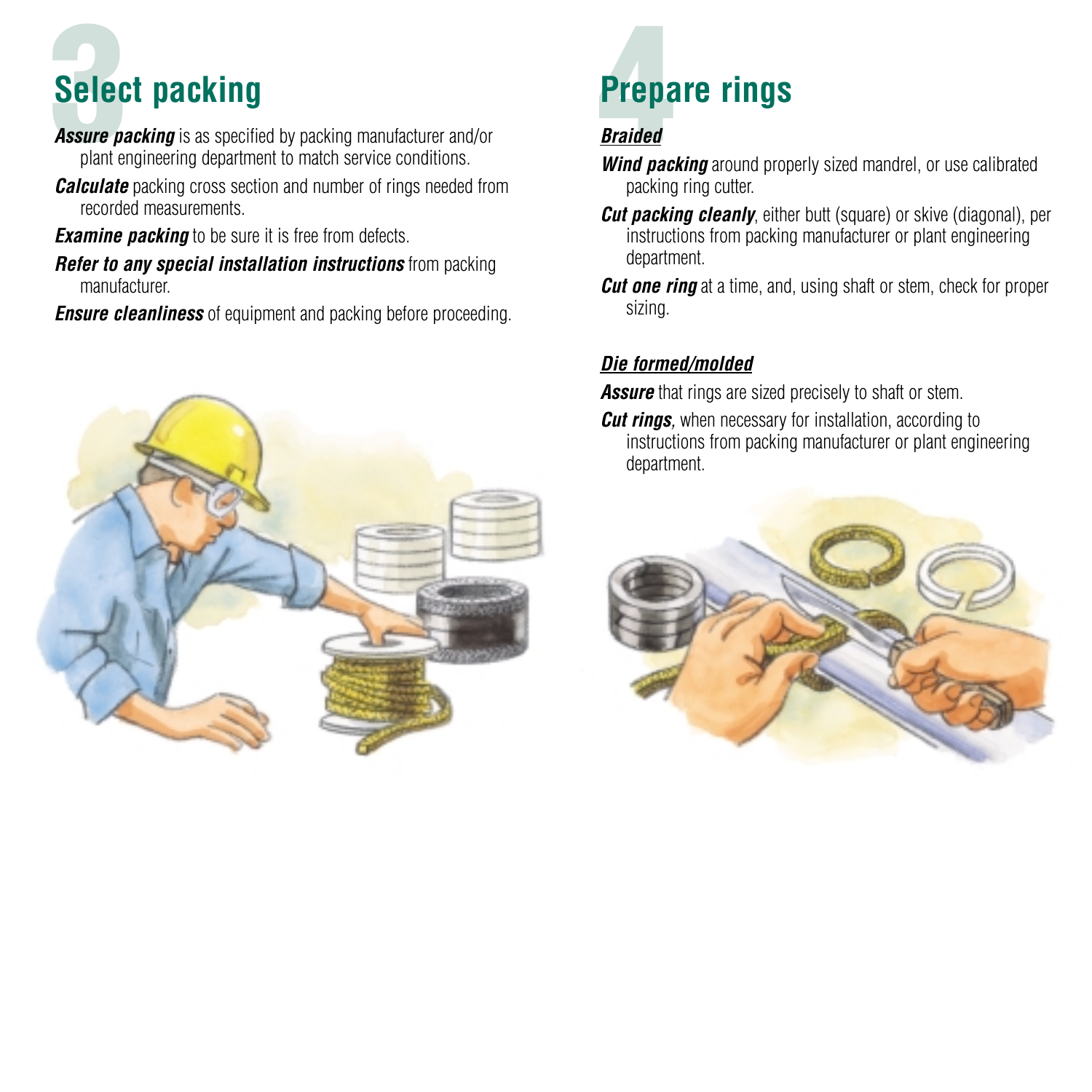# **Figure 1.5 EV 1.548 ID ACAL PACAL PACAL PACAL PACAL PROPERTY AFTER PARAGED AFTER** *After last ring is installed***, draw gland up evenly until nuts<br>
<b>4** *After last ring is installed*, draw gland up evenly until nuts **Install packing**

*Carefully install one ring* of packing at a time. *Twist each ring* over shaft/stem. *Ensure each ring* is seated fully in stuffing box prior to installing next ring.

*Stagger joints* of subsequent rings a minimum of 90 degrees.

- are finger-tight.
- *Check lantern ring,* if used, for correct positioning relative to port.
- *Make sure shaft/stem turns freely.*



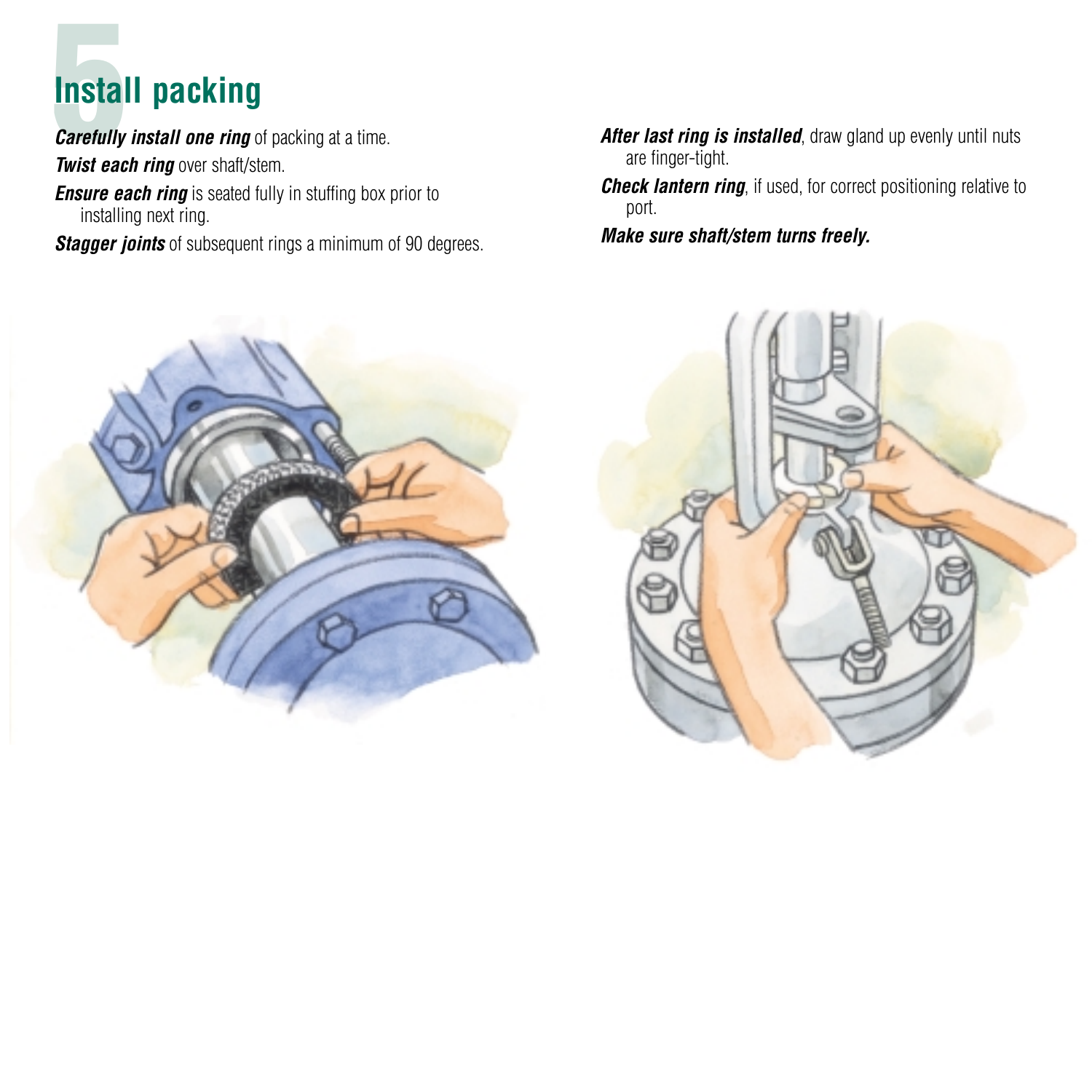# **6Adjust packing (Pumps)** Take up gland nuts until finger-tight.

*Start pump* and tighten gland nuts allowing liberal leakage.

- **Reduce leakage gradually** by tightening gland nuts slowly until leakage reaches acceptable level.
- *If leakage stops abruptly*, back off the gland and readjust to prevent packing from overheating.
- *Allow sufficient time* between adjustments for leak rate to stabilize.

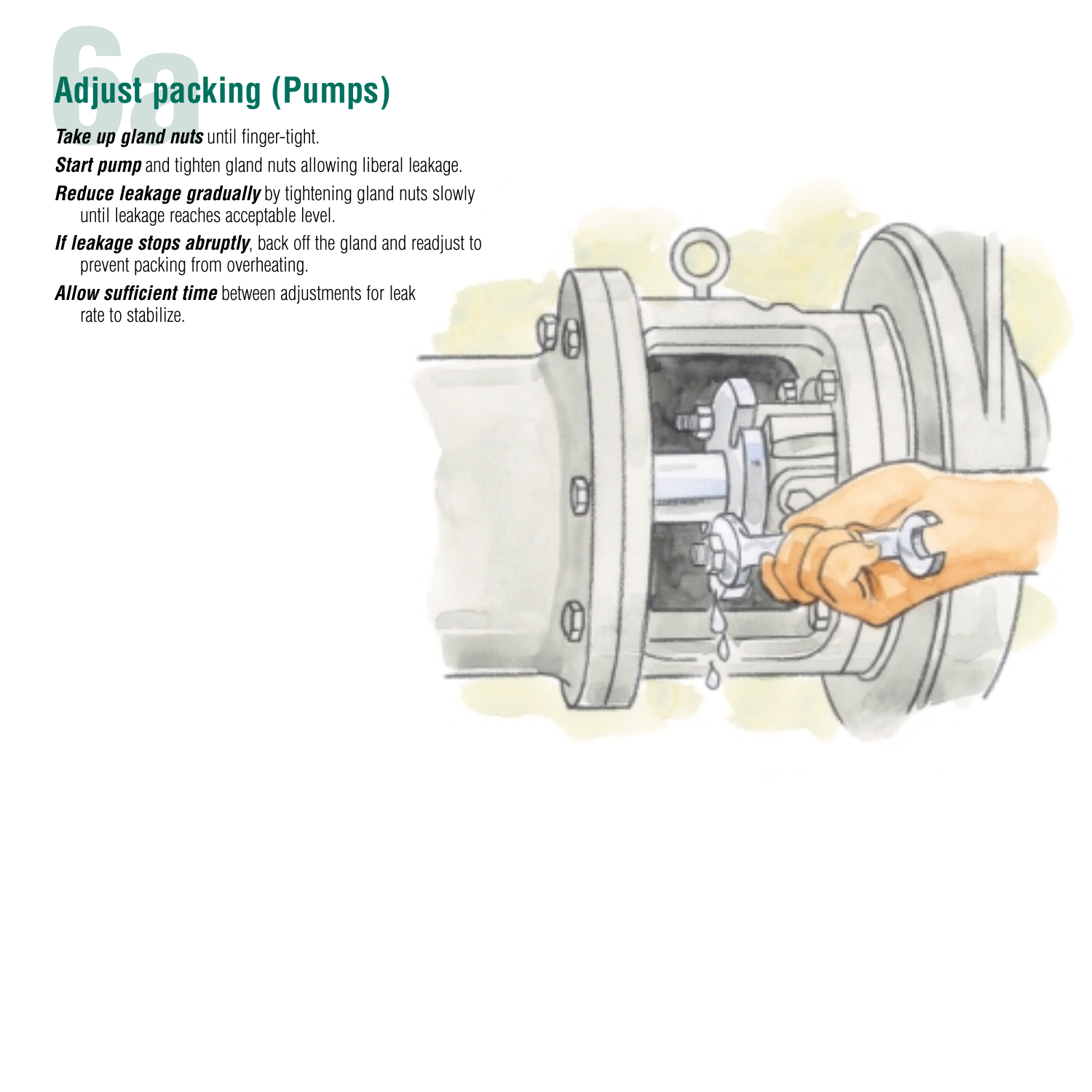# **6bbst packing (Valves)** *Consult packing manufacturer and/or plant engineering*

department for guidance on torque specifications or percent of compression.

### *Tighten gland nuts in multiple steps:*

- *Step 1 Torque gland bolts* to approximately 30% of full torque or appropriate compression percentage.
- *Step 2 Cycle the valve* a number of times and apply full torque while valve is in closed stroke position.
- *Step 3 Repeat Step 2* three or four times.